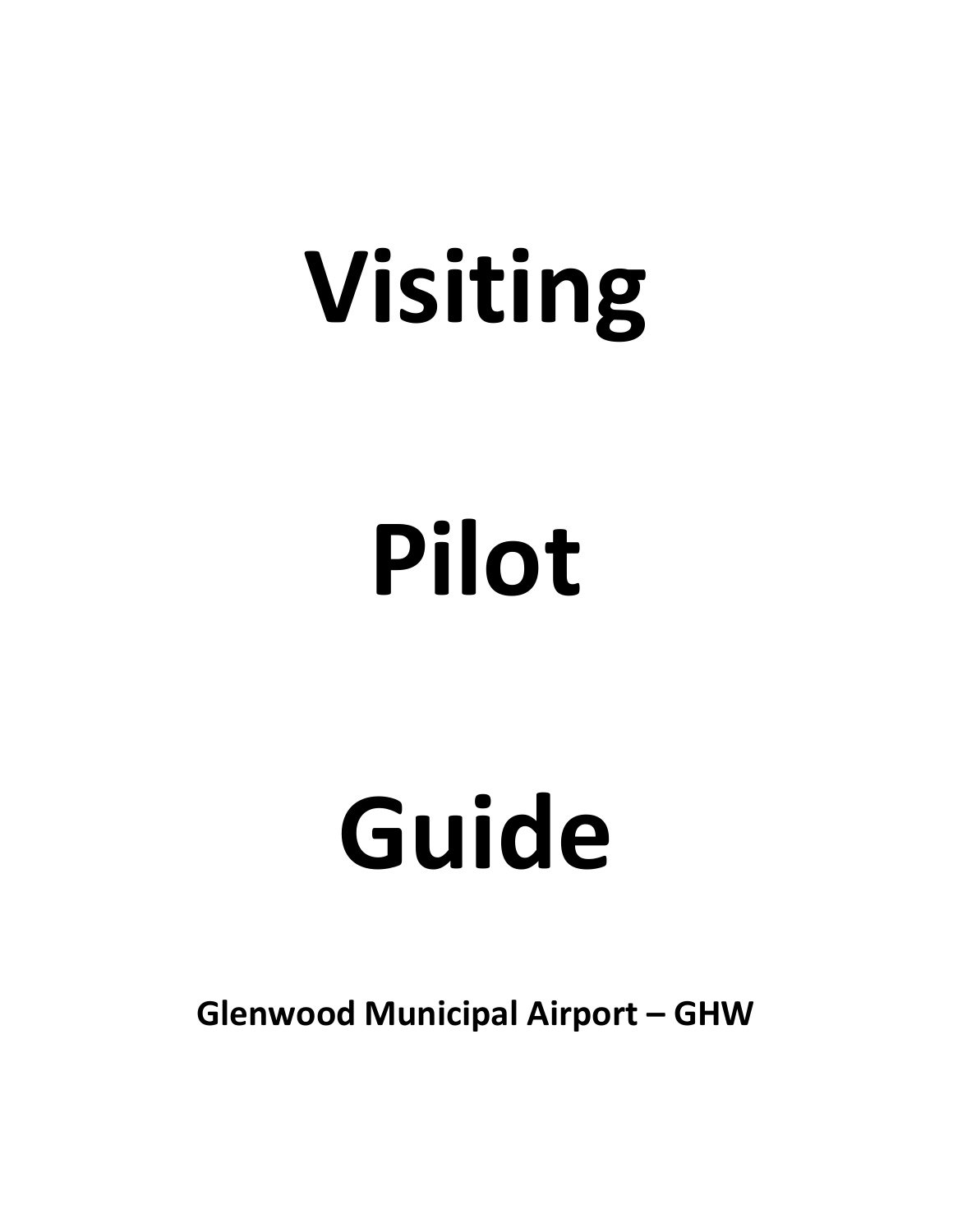#### Hello and Welcome!

We are pleased you have made a visit to Glenwood!

If your visit is brief, the below tips should make your visit more enjoyable. Should your stay be longer, the following pages offer additional information.

#### WiFi Access

Complementary WiFi access is provided by Tanair – manufacturer of legendary engine heaters, cabin heaters and more. WiFi access information is posted on the glass surrounding their office.

#### **Television**

Local broadcast (3 stations) and Netflix are available. To use Netflix, press the NETFLIX button on the remote control and please sign in with the "Ghw" user. Other Smart TV functions can be accessed by pressing HOME. Any other features, such as Prime TV, will require your personal log in credentials.

#### Restrooms and Shower

Restrooms including a shower are available inside the terminal on the parking lot side.

#### Courtesy Car

The keys for the courtesy car are located in the center drawer of the conference room. Please log your usage. Donations are appreciated. Two left turns out of the airport will put you on Minnesota Highway 28 into Glenwood.

#### Alternative Transportation

Rainbow Rider offers local mini-bus transportation. Currently their hours are Monday – Friday, 7:30 am – 4:00pm. Contact : 800-450-7770 or 320-283-5061.

The following pages offer more detailed information regarding our area.

For further questions, feel free to contact my office (320-634-5433) during business hours.

Thank you again for visiting us! Dave Iverson Airport Manager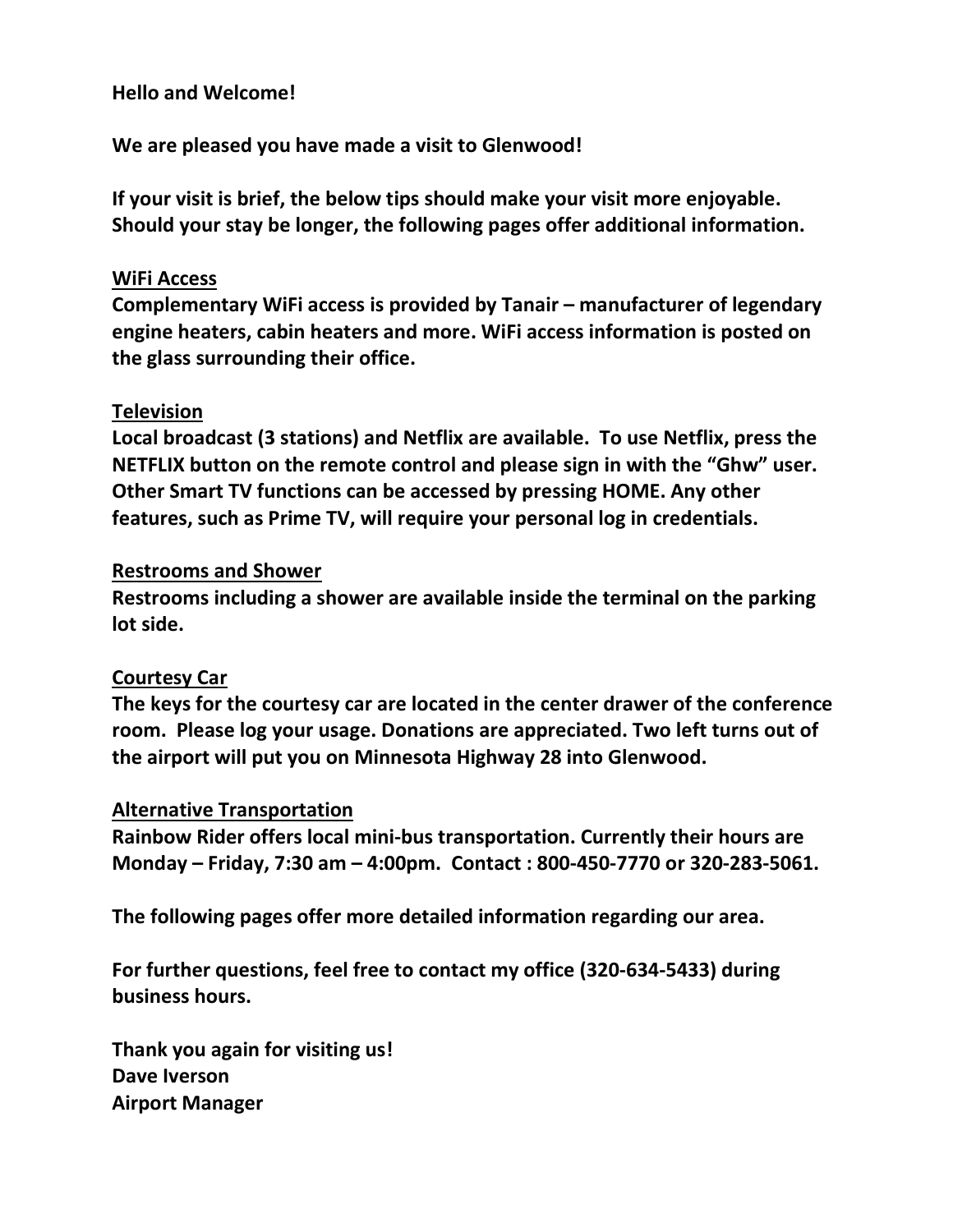### Restaurants

Closest to the Lake – The Lakeside Steak and Chop House offers inside and outside dining daily starting at 11:00. Access the lakeside outdoor patio by walking through the bar. www.glenwoodlakeside.com - 180 South Lakeshore Drive, Glenwood, MN 56334. 320-634-0307

Closest to the Airport – Penny's Diner offers a malt shop experience and is open 24/7. 120 5th St. SE, Glenwood, MN 56334. 320-634 1944

Other restaurants in order proceeding from the Airport:

Duffy's Roadhouse – Sports Bar style American restaurant - open daily at 11:00 am. www.duffysmn.com - 320 County Rd 21 S, Glenwood, MN 56334 320-634- 3142

A&W – Fast Food Fare, Salad Bar - open daily at 11:00. 1205 MN 28, Glenwood, MN 56334 320-634-4320

Pizza Ranch – Pizza and Chicken – open daily at 11:00. 14 E Minnesota Ave., Glenwood, MN 56334 320-634-4261.

China Panda – Chinese – open daily at 11:00. https://www.chinapandaglenwood.com 8 Minnesota Ave. E, Glenwood, MN 56334 320-634-0688.

Gingerbread House Café – Café style – open daily at 6:00 am, call for closing time. 3 Franklin St N, Glenwood, MN 56334 320-634-4969.

Village Inn Sports Bar & Cafe – Bar style – opens weekdays at 8:00. Food is served during the business day, M-F. 25 Franklin St. S, Glenwood, MN 56334 320-634 -9961.

Captains Bar and Grill – Sports Bar Style American restaurant with outside/lakeside service. Call or check website for hours. www.captainsbarandgrill.com - 23583 N Lake Shore Dr. Glenwood, MN 56334 320-634-4311.

Minnewaska House – Fine and Casual Dining. Charbroiled foods - open Tuesday through Saturday at 4 pm. 24895 MN 28, Glenwood, MN 56334 320-634-4566.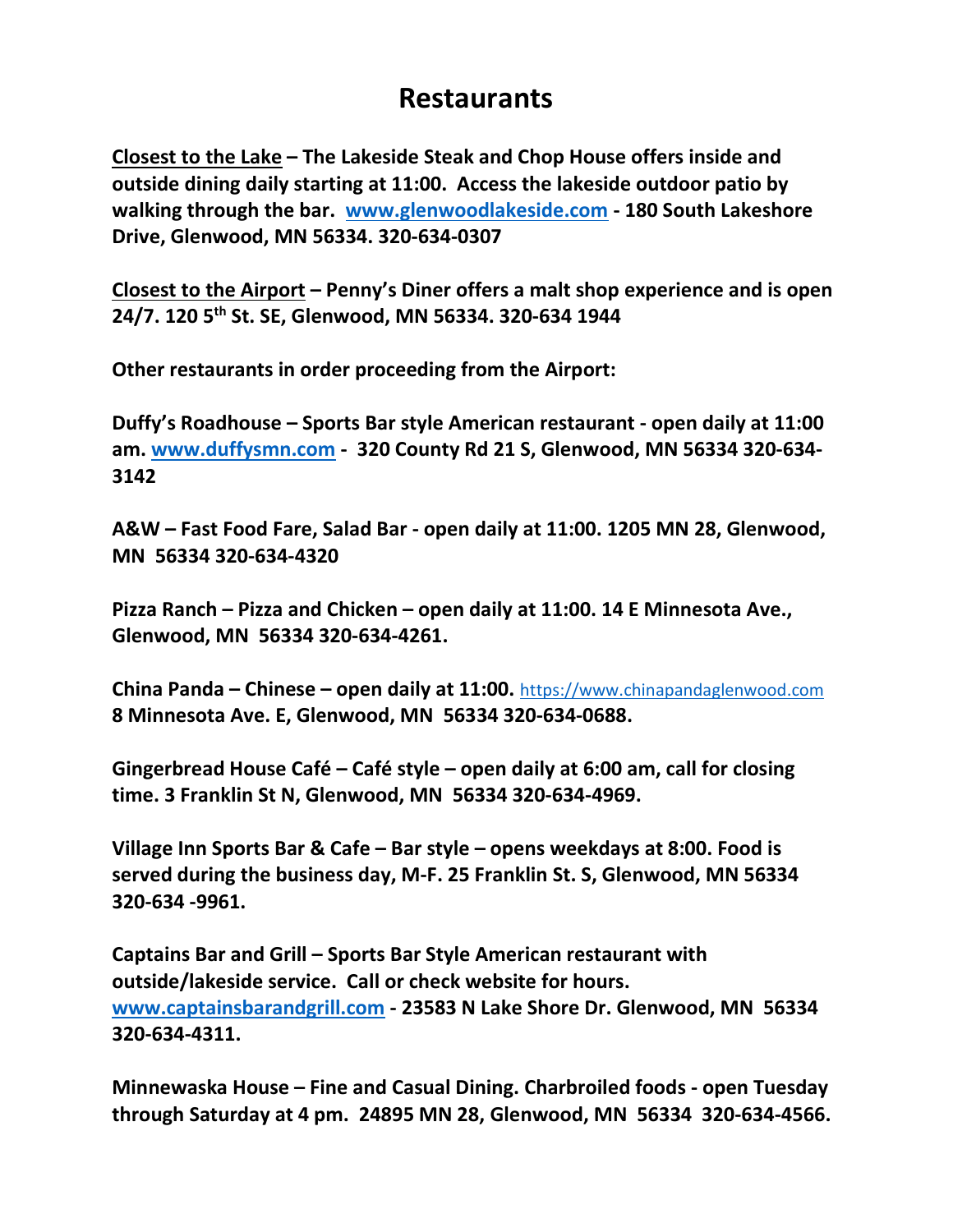## Airport Food Delivery

For airport delivery, check with The Pizza Ranch (320-634-4261) or Casey's convenience store (320-634-4002) to see if delivery is available at the time you call.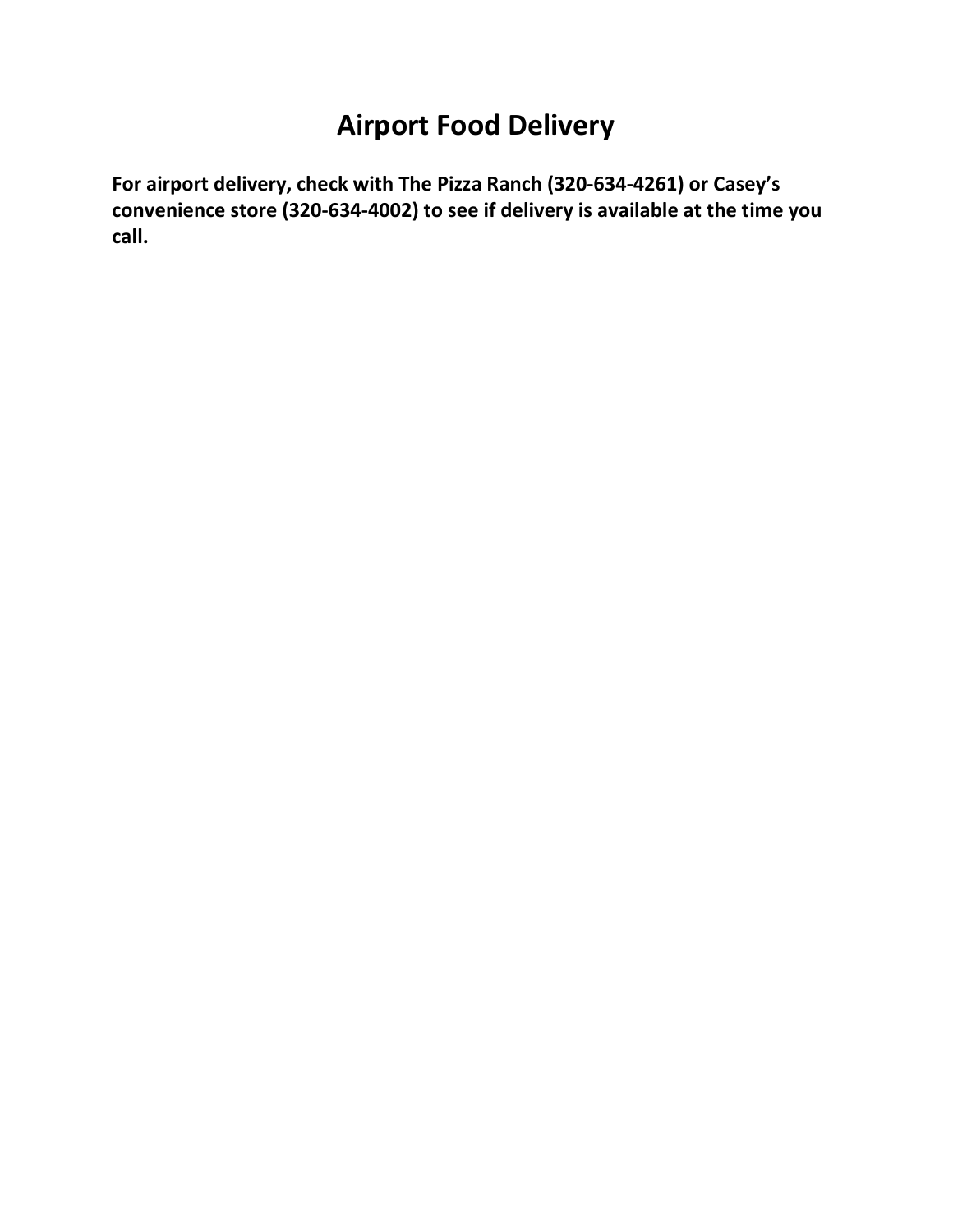## Motels

Closest to the Lake – The GrandStay Glenwood is located three blocks from Lake Minnewaska, at 114 West Minnesota Avenue, Glenwood, MN 56334. Walking distance to downtown Glenwood, Lake Minnewaska, and parks. www.grandstayhospitality.com Front Desk: 320-634-0307 Reservations: 855- 455-7829.

Closest to the Airport – The Baymont by Wyndham is located at 100  $15<sup>th</sup>$  St SE, Glenwood, MN 56334. Penny's Diner is located adjacent. www.wyndamhotels.com Front Desk: 320-634-6017.

The Super 8 by Wyndham is located at 340 County Rd 21 S, Glenwood, MN 56334. Both Duffy's Roadhouse the A & W are a short walk. www.wyndamhotels.com Front Desk: 320-334-2254.

## Resorts

Peters Sunset Beach Resort is located at 20000 S Lakeshore Drive, Glenwood, MN 56334. Peters offers a variety of accommodations, casual dining and an 18 hole golf course. www.petersresort.com Front Desk: 320-634-4501.

Hunt's Resort is located at 23306 Lakeshore Dr N, Glenwood, MN 56334. www.huntsresort.com Front Desk: 320-634-3323.

Woodlawn Resort and Campground is located at 24050 N Lakeshore Drive, Glenwood, MN 56334. www.woodlawnresortandcampground.com Front Desk: 320-634-2254.

While all resorts are family orientated, we suggest you visit each website above, or even better, pay each a visit to determine the best choice for you.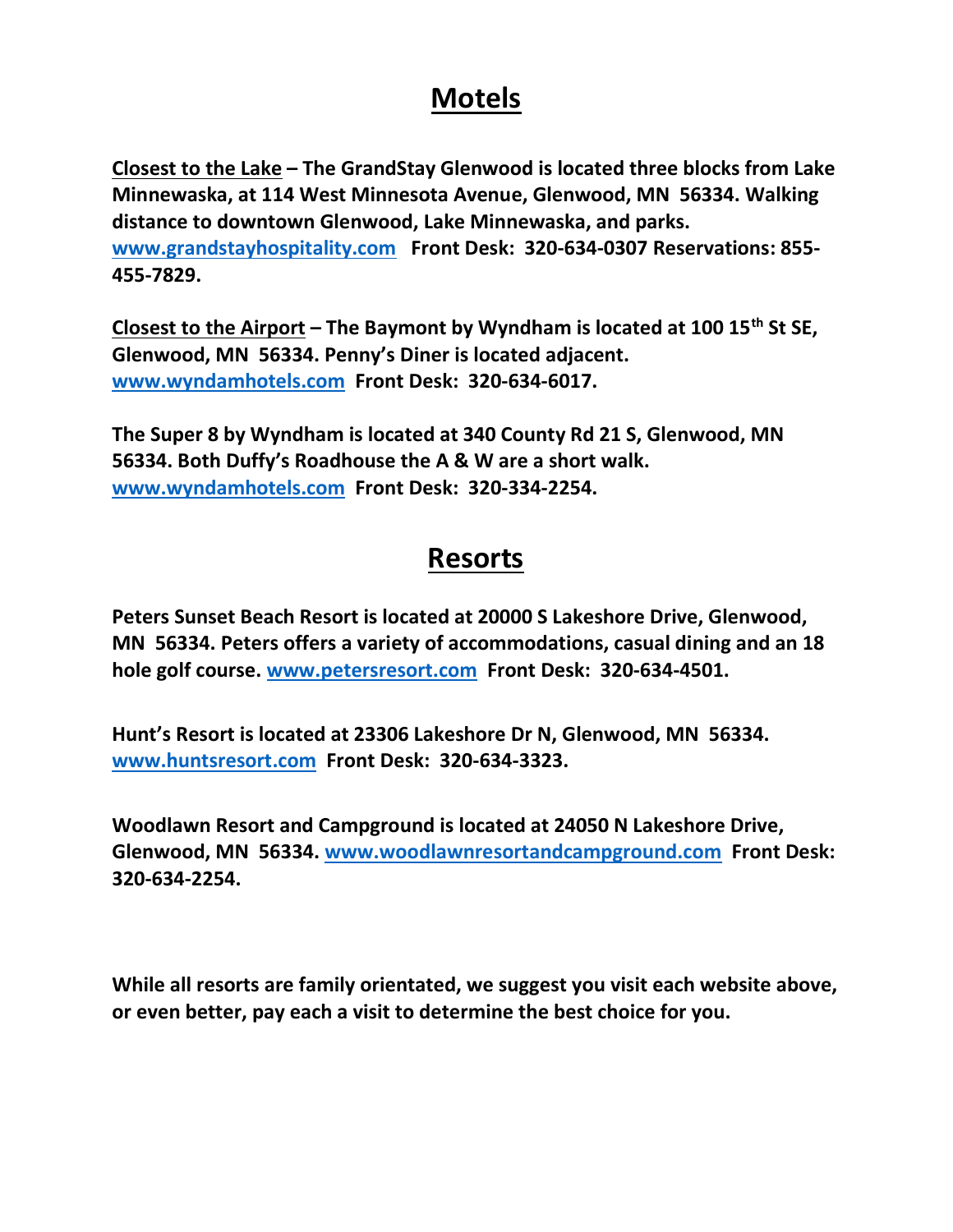## Entertainment and Activities

Golf – We are proud to be served by two excellent golf courses:

- Minnewaska Golf Club 23518 Dero Dr., Glenwood, MN 56334 www.minnewaskagolf.com 18 holes, 320-634-3680
- Pezhekee National Golf Course 20000 S Lakeshore Drive, Glenwood, MN 56334 – a part of Peters Sunset Beach Resort. www.petersresort.com 320-634-4501.

Hiking Trails – While opportunities abound to walk along Lake Minnewaska, we also have dedicated trails:

- Barsness Park has a variety of hiking trails through the woods. It is located across from the swimming beach on SE 11<sup>th</sup> Ave. https://ci.glenwood.mn.us/barsness-park
- Glacial Ridge Bike Trail is shared with hikers, bike riders, and equestrians. It is mostly through open areas. Leaving the airport towards Glenwood, head west on Highway 55. In 1.3 miles, turn right at the Northern Metals Recycling sign. The trail is down the road, veer right after the tracks, then on your left. www.trails.com/us/mn/pope-county/glacial-ridge-bike-trail
- Disc Golf 18 holes of Disc Golf are available in Barness Park which is located across from the swimming beach on SE 11<sup>th</sup> Ave. https://ci.glenwood.mn.us/barsness-park

Dancing – Dancing is very much alive in Glenwood! Approximately monthly on a Sunday afternoon you will experience fox trot, swing, waltz, rock and roll, and Latin to live music in a beautiful lakeside location. Memberships are available but the public is always welcome.

- o http://www.lakesideballroom.org/lakesidedanceclub/Summer\_2016.html
- o http://www.lakesideballroom.org/lakesidedanceclub/Winter.html

Central Square – Get "cultured" at Central Square! A wide variety of events take place at Central Square, 105 2<sup>nd</sup> Ave NE, Glenwood, MN 56334. View the schedule at: www.centralsquare.com 320-634-0400.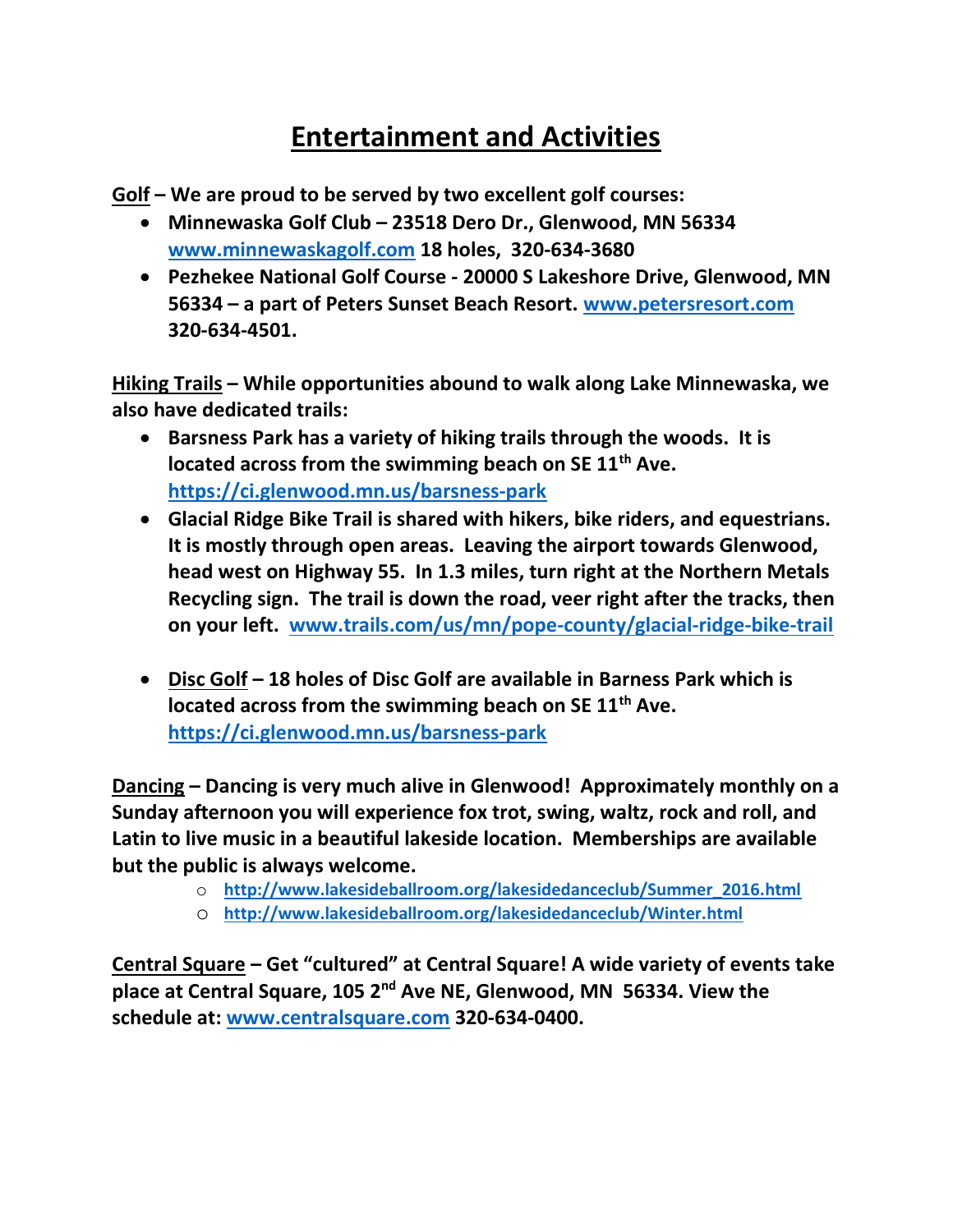## Celebrations!

Waterama – Waterama is held on the last full weekend of July. It is a HUGE celebration with MANY fun activities! See the happenings and events at: www.waterama.org

Winterama – Winterama is our winter celebration, which includes a "polar plunge"! See the activities at: www.glenwoodandbeyond.org/winterama